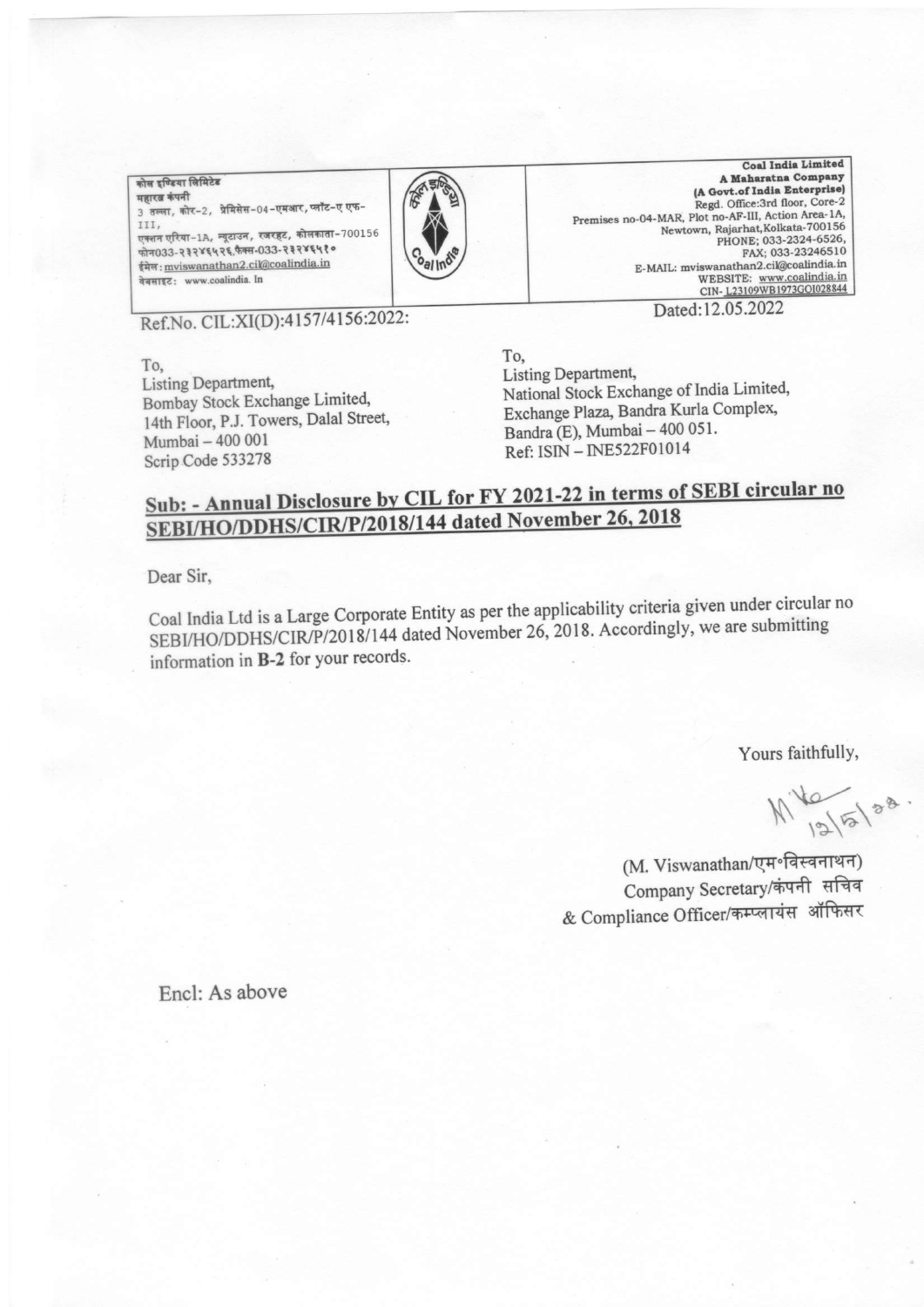## Format of the Annual Disclosure to be made by an entity identified as a LCs (To be submitted to the Stock Exchange(s) within 45 days of the end of the FY) (Applicable from FY 2022 onwards)

- 1. Name of the Company: Coal India Limited
- 2. CIN: L23109W81973GO1028844
- 3. Report filed for FY: 2021-22
- 4. Details of the Current block (all figures in Rs crore):

| SI.<br>NO. | Particulars                                                                                                | <b>Details</b>                                                                                                                                                                                                                                                                                                                                                                                                                                                             |
|------------|------------------------------------------------------------------------------------------------------------|----------------------------------------------------------------------------------------------------------------------------------------------------------------------------------------------------------------------------------------------------------------------------------------------------------------------------------------------------------------------------------------------------------------------------------------------------------------------------|
| i.         | 2-year block period (Specify financial years)                                                              | FY 2021-22 & FY 2022-23                                                                                                                                                                                                                                                                                                                                                                                                                                                    |
| ii.        | Incremental borrowing done in FY (T) (a)                                                                   | Rs 667.97 Crore<br>(CEWRL - Rs 380.82 and<br>CERL - Rs 287.15 Crore)                                                                                                                                                                                                                                                                                                                                                                                                       |
| iii.       | Mandatory borrowing to be done through debt<br>securities in FY $(T)$ (b) = (25% of a)                     | Rs 167 Crore<br>(CEWRL - Rs 95.21 and<br>CERL - Rs 71.79 Crore)                                                                                                                                                                                                                                                                                                                                                                                                            |
| iv.        | Actual borrowing done through debt securities in<br>FY(T)(c)                                               | <b>Nil</b><br>Rupee Term Loan of Rs 378.61 crore<br>has been<br>borrowed from the<br>consortium of banks in CEWRL<br>during FY 2021-22, which is a<br>subsidiary of SECL and SECL is wholly<br>owned subsidiary of CIL. The credit<br>rating for this term loan is BBB+,<br>assigned<br>by<br><b>INDIA</b><br>Rating.<br>Additionally, Interest Accrued on<br>loan infused by Promoters is Rs 2.21<br>crore during FY 2021-22.                                             |
|            |                                                                                                            | Rupee Term Loan of Rs 233.15<br>Crores has been borrowed from the<br>Consortium of Banks during FY 2021-<br>22 in CERL (Phase-I Project), a<br>subsidiary of SECL and SECL is wholly<br>owned subsidiary of CIL. The credit<br>rating for this term loan is A minus,<br>assigned by ACUITE Ratings &<br>Research Ltd. Additionally, Interest<br>Free Loan to the tune of Rs 54.00<br>crores has been infused in CERL<br>Phase-II Project by SECL and IRCON<br>(Promoters). |
| V.         | Shortfall in the borrowing through debt securities, if<br>any, for FY (T-1) carried forward to FY (T). (d) | N/A                                                                                                                                                                                                                                                                                                                                                                                                                                                                        |
| vi.        | Quantum of (d), which has been met from (c) (e)                                                            | N/A                                                                                                                                                                                                                                                                                                                                                                                                                                                                        |

कंपानी सचिव / Company Secretsby कोल इंडिया लिमिटेड / Coal India Limited<br>क्षेत्र कर, ईनी पील, बोल्श Coal Bhawan, 3rd Fiorr, Core-2 rimere, die stra-zonss /Rajarhal, Kolkata-700166

Coal India Limited, Kolkan<br>कोल इंग्डिया लिमिटेड, कोलकाता MES 122 .<br>
Eneral Manager (Finance) / In-Changer (Finance) / In-Changer (Finance) / In-Changer (Finance) / In-Changer (Finance) / In-Changer (Finance) / In-Changer (Finance) / In-Changer (Finance) / In-Changer (Finance) /